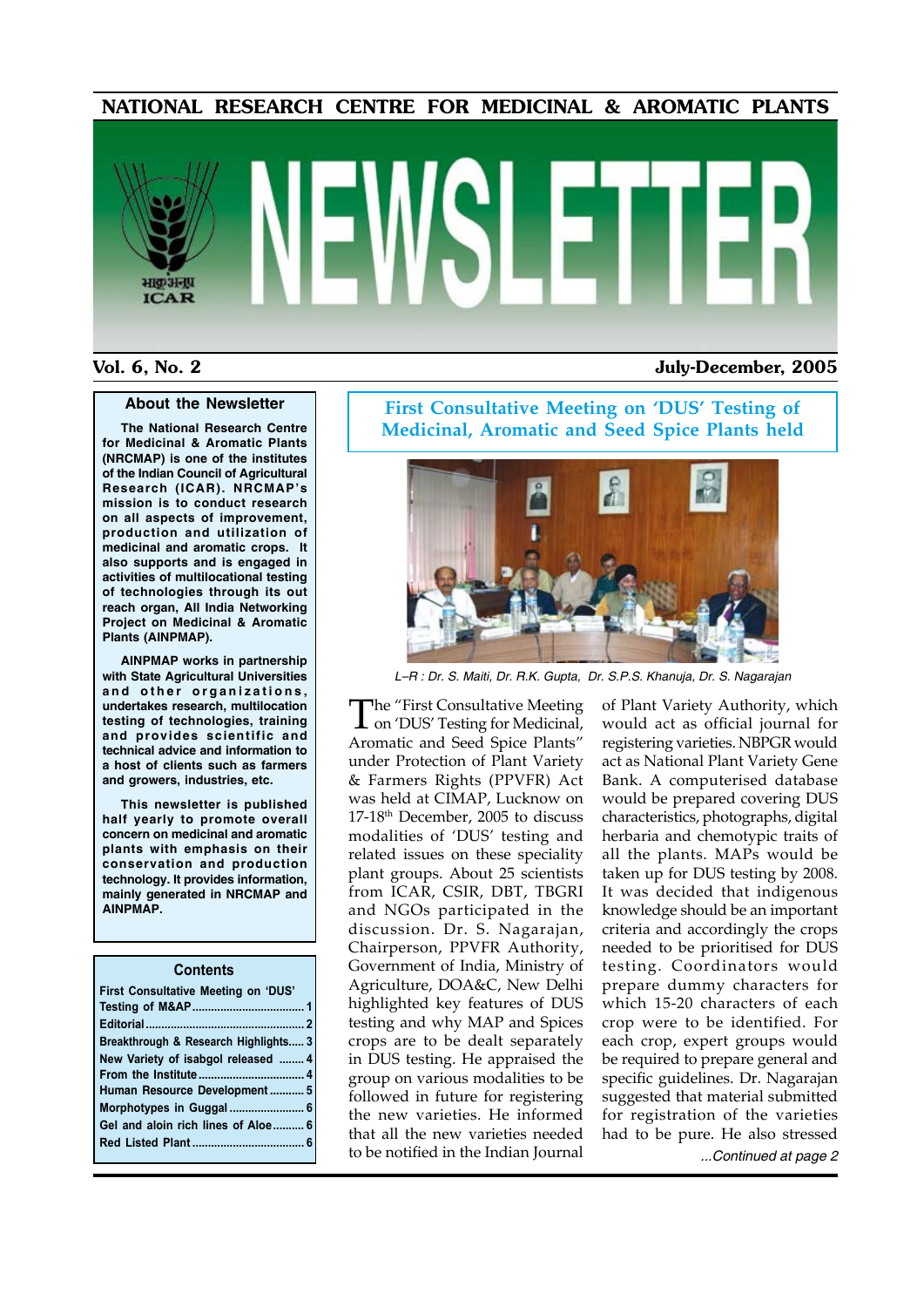# **Editorial**

*Traditional medicines, more particularly plant based medicines, have been increasingly becoming popular world wide during the last two decades. World trade in this sector has also gone up tremendously during the last five years. Ayurveda has penetrated in the cultural fabric of most of the developed countries like European union and the USA. Similarly, destination of foreign tourist is now aimed to India for health treatment. Kerala and Gujarat have become their favourite destinations since Ayurvedic treatment is very popular in these two states. Unfortunately, in the recent years, news of heavy metal presence in Ayurvedic drugs has created adverse effect in export of these drugs to European union where a ban has been declared. It is a fact that mushrooming of Ayurvedic drug manufacturers during the last decades have resulted manufacturing of some sub-standard medicines without following the Good Manufacturing Practices (GMP). Analysis and studies have pointed out that there are a variety of reasons for poor quality of drugs. One of the major causes of inferior quality is due to poor quality of raw material used for the manufacturing of drugs. Moreover, in the absence of Good Agricultural Practices (GAP) guidelines, medicinal plants are now being cultivated without following the standards. As a result, in many places I have seen substandard water (affluent from the industries) is used for irrigation, city garbage is used as manure and also unsuitable land is used for cultivation, obviously producing substandard material.* 

*Therefore, if we have to compete in the world market, our stakeholders have to be sensitised to address and ritually follow GAP and GMP in their all production and promotion activities. It is very unfortunate that there is no model document available on GAP for medicinal plants yet in our country. WHO organised a consultation workshop on Good Agricultural and Collection Practices for Medicinal Plants held at Geneva, Switzerland during 7-9 July 2003. Absence of India's participation in such an important consultation workshop also delayed the process of GAP development for medicinal plants in India. The challenge before the country is not only preparation of a model GAP document but also its implementation in its true spirit. It would be a difficult task to train farmers and processors of medicinal plant material.* 

*However, this issue must be dealt on mission mode since it directly impacts on safety and efficacy of herbal medicinal products. This is only the first step in quality assurance, on which the safety and efficacy of herbal medicinal products directly depends upon and will also play an important role in the protection of natural* 

*resources of medicinal plants in nature for sustainable use. Until now, only few countries like European union, China and Japan have developed their own national and regional GAP and Good Collection Practices (GCP) guidelines for medicinal plants. I believe more and more countries would now develop such guidelines and India should not fall behind in such endeavour. A massive programme is to be initiated to train the medicinal plants cultivators and personnel associated in handling the material. To achieve the monumental task before us needs whole hearted support from all organizations engaged in this sector. Immediate need would be to increase working hands in the sector to accomplish the task in the shortest period which is of paramount significance in this competitive world. I look forward to all organizations engaged in this sector including the Government, National Medicinal Plant Board, ICAR, CSIR and ICMR with a great hope. They must realize this simple fact and act accordingly without mincing words in between. Simply targeting something on paper and preparing a vision plan are easy and not going to help to achieve until and unless it is put into action plan seriously. I do not wish that every time we cut a sorry figure as has been done in achieving the target of Rs. 3000 crores exports of medicinal plants by 2005 set by the Planning Commission in their task force report on conservation and sustainable use of medicinal plants in 2000. This only negatively reflects on our seriousness in putting the action plan in place.* 

*I as a common citizen of India only hope and pray to change the present mind set of the sector in the interest of the country. I wish that all the reader of this newsletter do their mite in whatsoever capacity they are to contribute in changing this sector to achieve prosperous India.* 

*Jai Hind !*

*Satyabrata Maiti*

#### *...Continued from page 1*

that CIMAP should coordinate the programme for medicinal and aromatic crops. Dr. Nagarajan suggested that the referral labs for MAPs might be CIMAP and NRCMAP. Decision was taken that Plant Variety Garden of live specimens would be maintained at NBPGR. Record keeping of DUS data would be as per law. A list of nine medicinal, six aromatic and seven seed spice species was identified by the group for developing DUS testing criteria.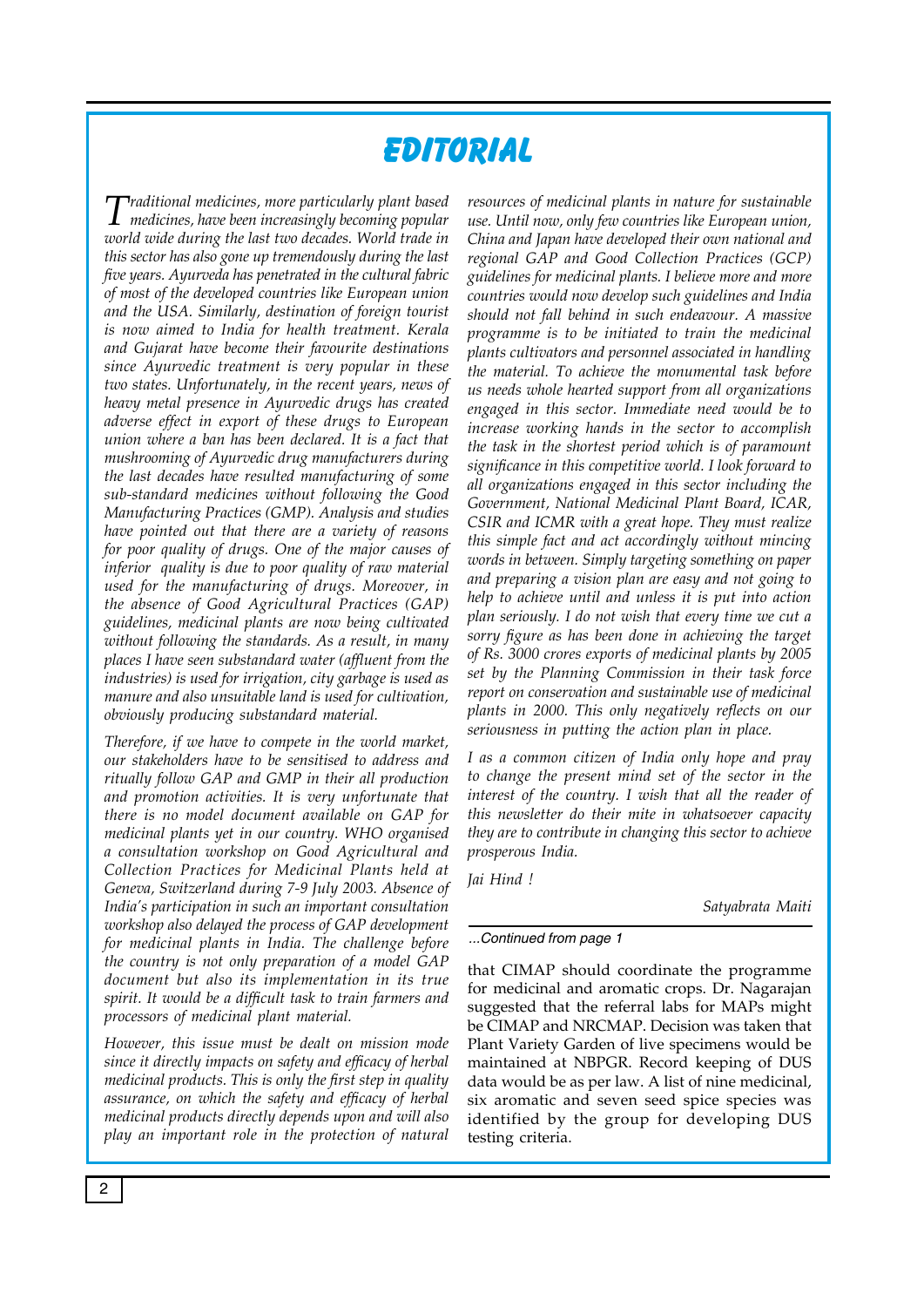# **Breakthrough & Research Highlights**

#### *In vitro* **tuberous root formation in Safed Musli**

Safed musli (*Chlorophytum borivilianum*), an endangered medicinal herb is valued for its fasciculated roots. It is used as a general tonic in indigenous systems of medicines. Largescale collections from the natural stands along with destructive nature of harvesting, low seed formation, poor seed germination and low multiplication ratio raise the concern about the possible extinction of the species. This called for the development of *in vitro* propagation.

An efficient protocol was developed at NRCMAP for *in vitro* clonal propagation using shoot base as explants. Multiple

#### **Reproductive biology of Guduchi**

Guduchi (*Tinospora cordifolia*) is a trailing medicinal plant generally found throughout India. The drug is a good immunomodulator. In nature, it is propagated both through seeds and stem cuttings. Systematic study on floral biology of the species has been done at NRCMAP. The plant flowers profusely during October to April. Male, female and hermaphrodite flowers are produced in the population. Males remains in full bloom throughout these months, however, flowering pattern in female is staggered in nature. Comparing to males, females were shy in flowering.

Appearance of female phase in male flowers is also observed in the population. In the earlier part of this conversion to hermaphrodism, small protuberance appears in the centre and later it is converted to fully developed pistils. Fruit set in these hermaphrodites is low



shoots were induced from shoot bases on half strength semisolid Murashige and Skoog's (MS) basal medium supplemented with benzyl aminopurine, 1-naphthalene acetic acid and sucrose. Inclusion of adenine sulphate in the culture medium improved the frequency of production of multiple shoots. The rate of multiplication was found to maintain the same level

comparing to females, where fruit set is almost 100%.

Male flowers take 35-45 days to reach mature bud stage from bud initiation. Anthesis occurs through out the day and maximum anthesis (75%) takes place during 12.00 to 16.00 hrs in both male and female plants. In population, anthesis is completed within 2-3 days in male plants. Here anthesis progresses very slow and takes about 2-4 hrs from initiation to completion. In the bud stage, flower remains completely surrounded by calyx and anthesis occurs by splitting of the sepals of the calyx in the longitudinal direction. Freshly opened staminates produces fragrance and a number of insect visits inflorescence. Interestingly, insects selectively visit male flowers and do not go to even nearby female flowers. Hence insects are supposed to be pollen eaters without having any role in pollination. The flower remains fresh in the plant for about 2-4

for 12 months without loss of vigour. The protocol has been standardized for fleshy root formation since this is important for medicinal uses. Fibrous rooting of the micropropagated shoots was readily achieved upon transferring the shoots on to half-strength MS media containing IAA with sucrose within 8-10 days of culture. Addition of glucose instead of sucrose to the same rooting media formed fleshy roots. Plantlets with fleshy roots showed 100% survival upon transfer to soil. This optimised micropropagation protocol with fleshy root formation might offer the possibility to fulfil the demand of the growers and also conservation of the tuberous roots might be possible *in vitro* for the planting materials to be used in future.

days and then starts to wither.

Female plants take about 25-35 days from young bud initiation to bud maturation. Anthesis in matured female inflorescences is comparatively faster and is completed within a day. Anthesis in females is also comparatively faster and it takes an hour for completion. Calyx withers within 4-7 days and from bud to fruit maturation, it takes about 50- 60 days. Stigma is found to be of sticky nature in freshly opened flowers. Number of fruits developed from a single flower varies from 1 to 4.

Anther dehiscence starts at the time of anthesis, but the pollens were clumped together at this stage. Pollen dispersal starts after about 6 hrs of anthesis and become powdery mass enabling it to disperse through air.

Freshly collected pollen showed 53.27% germination in Brew Baker and Kwack's medium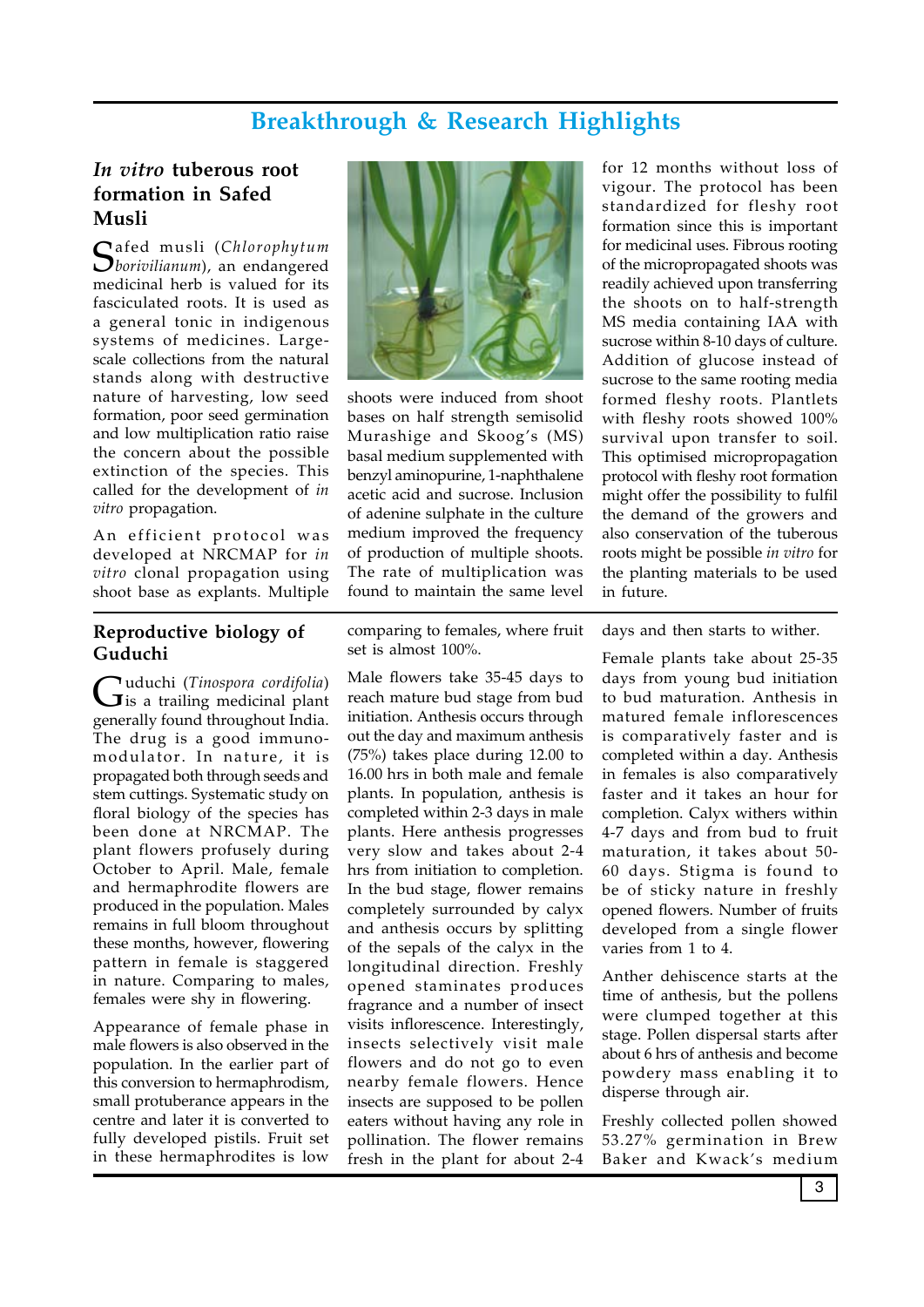with 5% sugar concentration. Acetocarmine test showed 80.41% and fluorochrome reaction showed 69.45% pollen staining. Pistils collected from artificial and natural crossing showed large number of pollen tube growth in both the treatments. The study will help in understanding and formulating breeding strategy in this species.

#### **Starch accumulation pattern in guduchi stem**

In position of the sections of<br>
Internal was carried out to study stems was carried out to study the accumulation pattern of starch in guduchi (*Tinospora cordifolia*) stem at NRCMAP. Starch deposit was found in the cells of cortex, endodermis, medullary rays and pith of the stem. There was no specific pattern related to gender of the plant, however, different types of starch accumulation were present in different male and female genotypes. IC 285624 - a female accession showed practically very little starch granules in the stained sections and chemical analysis also confirmed that the accession contains the lowest starch content compared to the other accessions.

Starch granules varied in shapes starting from round, dumbbell,



*Stem section of guduchi stained with iodine*

cylindrical, cylindrical with concave and convex surfaces, triangular to different non-specific shapes. Starch granular size also varied greatly within and between the genotypes of guduchi. Smallest starch granules were recorded in IC 285624 accession.

#### **Primary infection of downy mildew in opium poppy**

Ospore of *Peronospora arborescence* has been established as a source of primary infection of downy mildew of opium poppy. However, study conducted at AINPMAP, Faizabad has established that infection hyphae from dormant mycelium in crop residue also can initiate infection. Tufts of hyphae develop from surviving mycelia of the fungus in leaf tissues. These invade cotyledonary leaves of the adjacent germinating seeds and within a week first batch of sporangia are produced that help in further spread of the disease. Different modes of oospore germination have also been observed. The oospore forms a sack like structure into which its protoplasm migrates, undergoes cleavage, forming zoospores. Sometimes zoospores are produced inside the oospore and a pore develops on the cell wall through which zoospores are discharged. In rest of the oospore protoplasm gets detached from the cell wall, shrinks and finally disintegrates.

#### **New variety of isabgol released**

 $A$ <sup>new cultivar of isabgol</sup>-3 (GI-3) has been released by the State Seed Sub-Committee of Gujarat. The research scientists of Spices Research Station, Jagudan, S. D. Agricultural University, have developed GI-3. The variety has been found to be superior to variety GI-2 in terms of yield and yield attributing characters and reaction to diseases and insect pest. On an average, it gives seed yield of 1284 kg/ha.

#### **Annual Day celebrated**

The foundation day of the<br>institute, 24<sup>th</sup> November was celebrated as the Annual Day at NRCMAP. The Staff Welfare Club (SWC) arranged a humble function on this occasion. Mr. Akshay Kumar Saxena, Mission Director, Gujarat State Biotechnology Mission (GSBTM), Gandhinagar was guest of honour and Prof. L. K. Vaswani, Director, IRMA, Anand was chief guest of the function. Dr. S. Samantaray, Vice-President of the SWC, welcomed the honourable guests and all the staff members.

## **From the Institute**

Mr. Sinha expressed his happiness to be present at NRCMAP on that special day. He congratulated the Director and all staff members for astonishing speed of progress of the institute. He hoped that the relationship between GSBTM and NRCMAP would be instrumental for the progress of the nation. Prof. Vaswani expressed that he had personal relationship with the Director of the NRCMAP and wished the relationship between IRMA and NRCMAP would be in the same path of mutual understanding and

prosperity. In his presidential address Dr. Satyabrata Maiti, Director of NRCMAP expressed his thankfulness to all the staff members for their cooperation in building the institute. He invited all to use the facilities of the NRCMAP to its fullest extent to make it one of the best institutes. The programme ended with vote of thanks proposed by Mr. Saravanan Raju, Member Secretary, SWC. Several friendly competitions among the staff members and lunch were arranged on this occasion by SWC.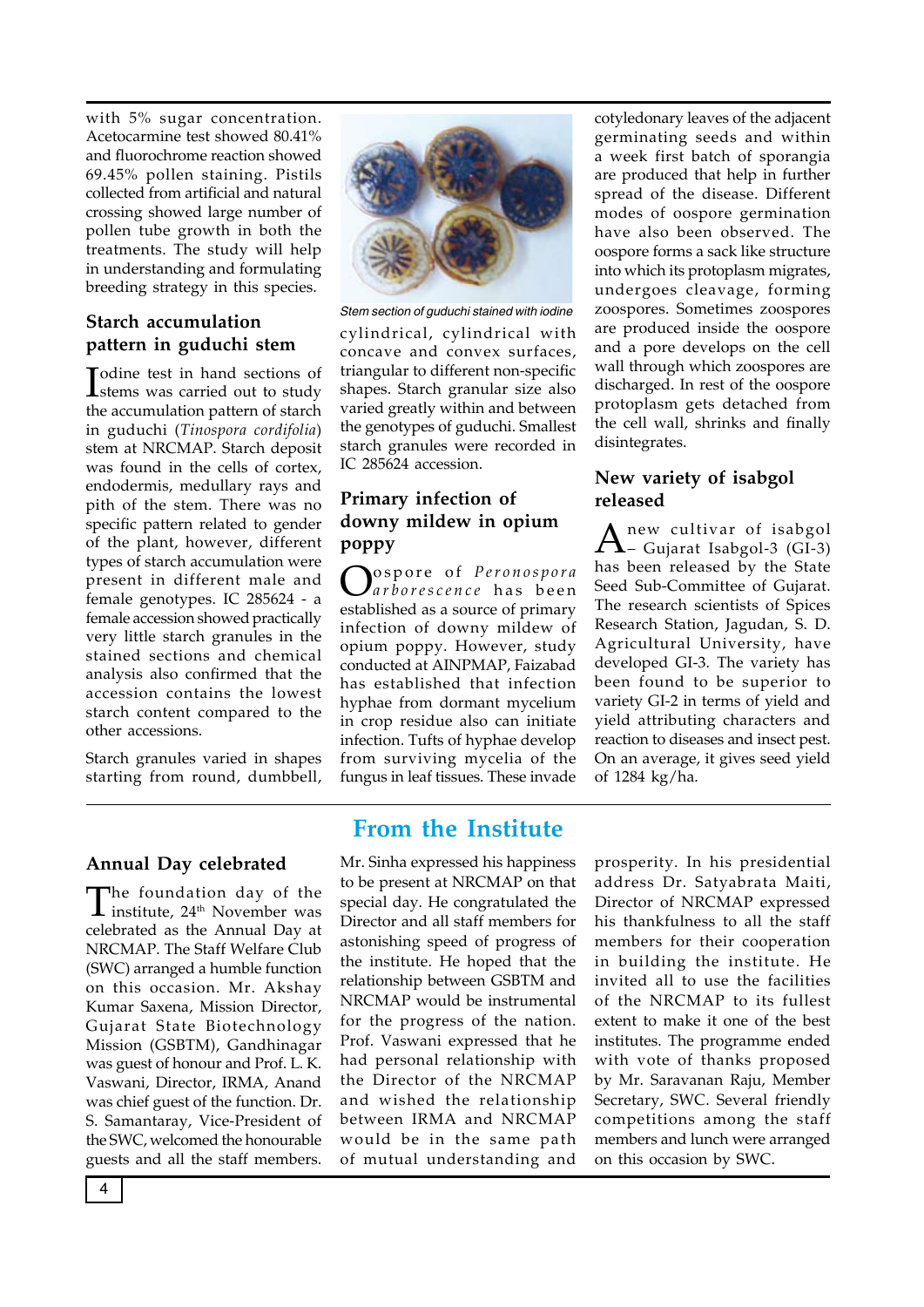#### **Hindi Week observed**

NRCMAP observed Hindi week between 14-20 September, 2005 to create awareness about our official language and to encourage the use of Hindi in our day to day life. During this period several competitions *viz*., Hindi vocabulary test, Hindi essay writing, *etc.* were arranged. On the penultimate day, the Official Language Implementation Committee (OLIC) of the institute arranged a small function to celebrate Hindi Day. Dr. H. B. Singh, Principal Scientist, CSWCRTI, Vasad was the chief guest of the function. Dr. Satyabrata Maiti welcomed the chief guest by presenting a bouquet and Dr. O. P. Aishwath, Member Secretary, OLIC, welcomed the dignitaries. Hindi recitation competition was arranged during the function in which the chief guest acted as the judge. Dr. Maiti and Dr. Singh given away the prizes to the winners of different competitions. Dr. Singh presented the usefulness and essence of Hindi language. He informed that this language is used by the common mass and suggested to use this in the science also so that our works reaches the grass root. In the presidential address Dr. Maiti stressed that we need

to make Hindi the communication language in reality and that would not come from mere celebrations. He presented the Hindi software to the ARIS cell for its proper utilisation. The programme ended with the vote of thanks presented by Dr. Aishwath.

#### **Distinguished Visitors**

- Dr. Gurbachan Singh, Director, CSSRI, Karnal visited on 23.7.2005
- □ Mr. JACS Rao, Director of Horticulture, Govt. of Chhattisgarh, Raipur visited on 26.7.2005 & 11.8.2005
- Dr. S. N. Rao, Chairman, QRT, CIAH, Bikaner visited on 17.8.2005
- Dr. P. Das, INSA Sr. Sceintsit, Khadagpur visited on 27.9.2005
- Mr. Ranjit Puranik, Hon. Treasurer, ADMA, Mumbai visited on 10.10.2005
- Dr. K. V. Ramana, ADG(PC), ICAR, New Delhi visited on 11.11.2005
- Mr. Akshay Kumar Saxena, IFS, Mission Director, GSBTM, Gandhinagar visited on

24.11.2005

Prof. L. K. Vaswani, Director, IRMA, Anand visited on 24.11.2005

#### **Promotion**

- Mr. Raghunadhan K., promoted to Assistant from Sr. Clerk from 24.8.2005
- Ms. Roshani Vasava promoted to Sr. Clerk from LDC from 24.8.2005
- Mr. V. P. Rohit promoted to LDC from SSGr. III (Watchman) from 17.9.2005
- Mr. L. F. Talpada promoted to SSGr.II (Beldar) from SSGr. I (Beldar) from 17.9.2005
- Mr. C. A. Vankar promoted to SSGr.II (Beldar) from SSGr. I (Beldar) from 17.9.2005

#### **Transfer**

Dr. Dinesh Kumar, Scientist (Sr. Scale) transferred on promotion to Sr. Scientist at Zonal Coordinating Unit, Zone I, TOT Project, Ludhiana on 14.12.2005

| Name                                                               | Course                                                                                       | Date               |
|--------------------------------------------------------------------|----------------------------------------------------------------------------------------------|--------------------|
| Dr. Manish Das,<br>Scientist (Sr. Scale)<br>(Plant Physiology)     | IPA-ICAR National Conference on IPR Management<br>in Agriculture at New Delhi                | August 27-29, 2005 |
|                                                                    | Workshop on Agricultural Resources Information<br>System (AGRIS) Project at Gandhingar       | December 22, 2005  |
| Mr. Saravanan Raju,<br>Scientist (Sr. Scale)<br>(Plant Physiology) | IPA-ICAR National Conference on IPR Management<br>in Agriculture at New Delhi                | August 27-29, 2005 |
|                                                                    | National Convention on Essential Oils & Isolates at<br>Mumbai                                | December 2-3, 2005 |
| Dr. Gutam Sridhar,<br>Scientist (Plant<br>Physiology)              | Winter School on Implications of WTO Agreements<br>on Indian Agriculture at NAARM, Hyderabad | October 4-24, 2005 |
| Mr. N. S. Rao,<br>Scientist (Computer<br>Application)              | Workshop on Agricultural Resources Information<br>System (AGRIS) Project at Gandhinagar      | December 22, 2005  |

### **Human Resource Development**